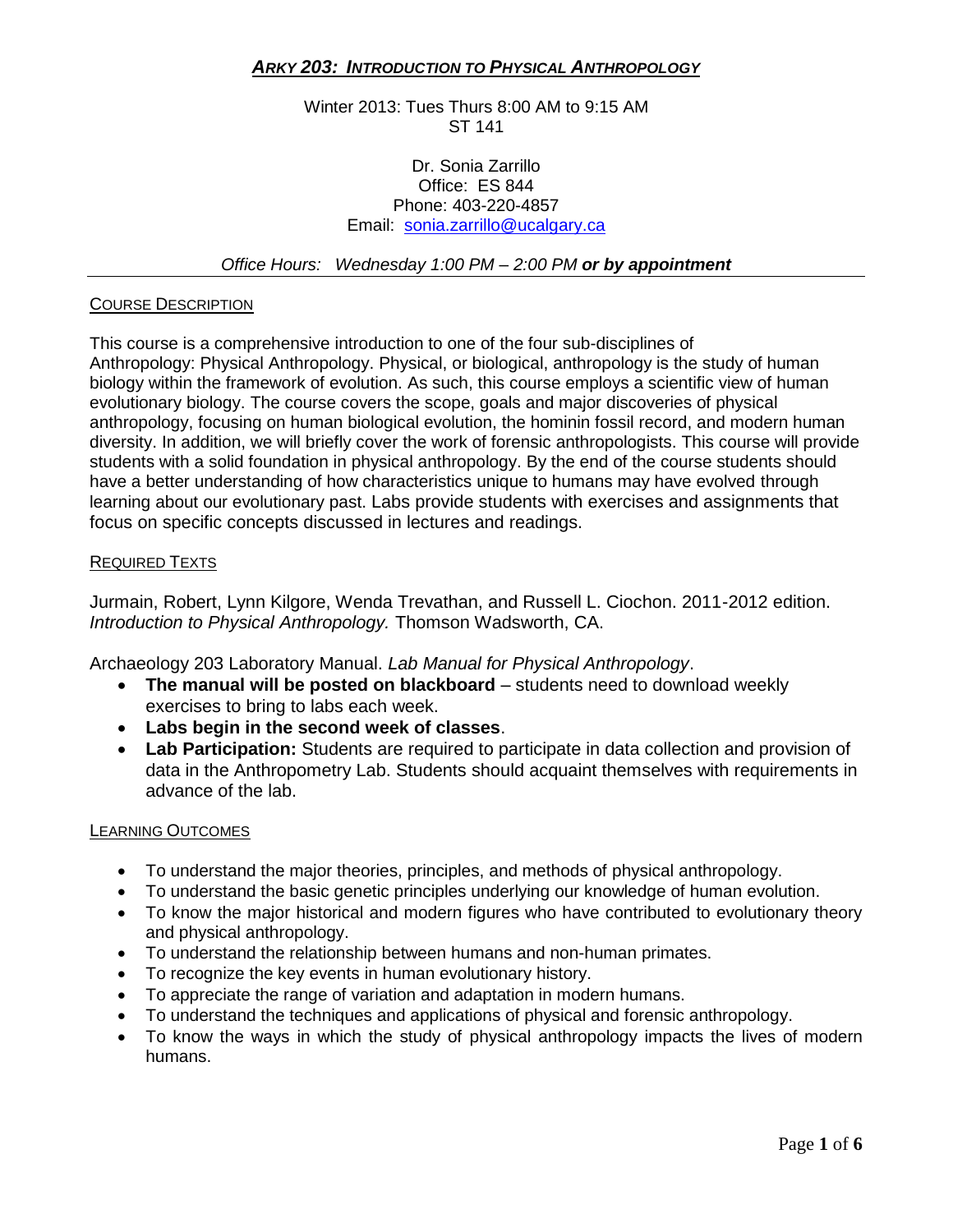### ASSESSMENT

**In order to succeed in this course,** *it is essential that students attend lectures and labs***.**  Students are responsible for their own note taking. While I will post PowerPoint Lecture Handouts on Blackboard, *these are minimal outlines and are not a substitute for in-class note-taking*! As well, attendance and participation in the laboratory portion of the course, and the completion of laboratory pre-labs and lab assignments are critical to your success.

Please be on time and prepared for lectures and labs. Preparation involves completing the required readings before attending class and lab, and completing the pre-lab questions to be turned in at the beginning of labs.

Your understanding of the course content and concepts will be assessed as follows:

| <b>Midterm Exam</b> | <b>February 28</b>      | 30%  |
|---------------------|-------------------------|------|
| Labs                |                         | 40%  |
| <b>Final Exam</b>   | <b>TBA:</b> April 13-19 | 30%  |
|                     |                         | 100% |

*Exams* may be a mix of multiple choice, true and false, and matching and will be based on course lectures, readings and videos. *The final exam is cumulative*.

#### **Grade Scale: FINAL grades greater than XX.5 will be rounded up.**

| $A+$ 96 - 100\%   | B 76 – 79.5%       | $C-56-59.5%$     |
|-------------------|--------------------|------------------|
| $A = 90 - 95.5\%$ | $B - 70 - 75.5\%$  | $D+ 53 - 55.5\%$ |
| $A - 86 - 89.5%$  | $C_{+}$ 66 – 69.5% | D $50 - 52.5\%$  |
| $B+ 80 - 85.5\%$  | $C = 60 - 65.5\%$  | F < 50%          |

#### *\*\*No particular course component need be passed in order to pass the course as a whole.*

#### **Missed Quizzes or Exams:**

A student who is absent from an exam (or misses an online quiz) for legitimate reasons (illness, religious or spiritual observance, etc.) must discuss an alternative course of action with me; *acceptable documentation will be required*. If you miss an exam due to illness or other critical event, please contact me *as soon as possible after missing the exam*. If you know ahead of time that you have a conflict for the day of an exam, speak to me as soon as possible *(at least two weeks) prior* to missing an exam so that I can make other arrangements for you.

Religious/spiritual observance *does not* preclude a student from having to meet deadlines for submission of written assignments when such deadlines fall on a day of observance and the deadline was determined at the start of the course, as per University of Calgary Academic Regulations. Students who miss classes for religious/spiritual observances must make up the material covered in that class on their own.

\*\*Quizzes and exams not completed will be awarded a "0" unless prior arrangements have been made with me or you notify me promptly upon missing a quiz (as detailed above).

These policies are intended to encourage diligence and integrity on the part of each student as well as to uphold the principles of fairness and equality with respect to other students in the course.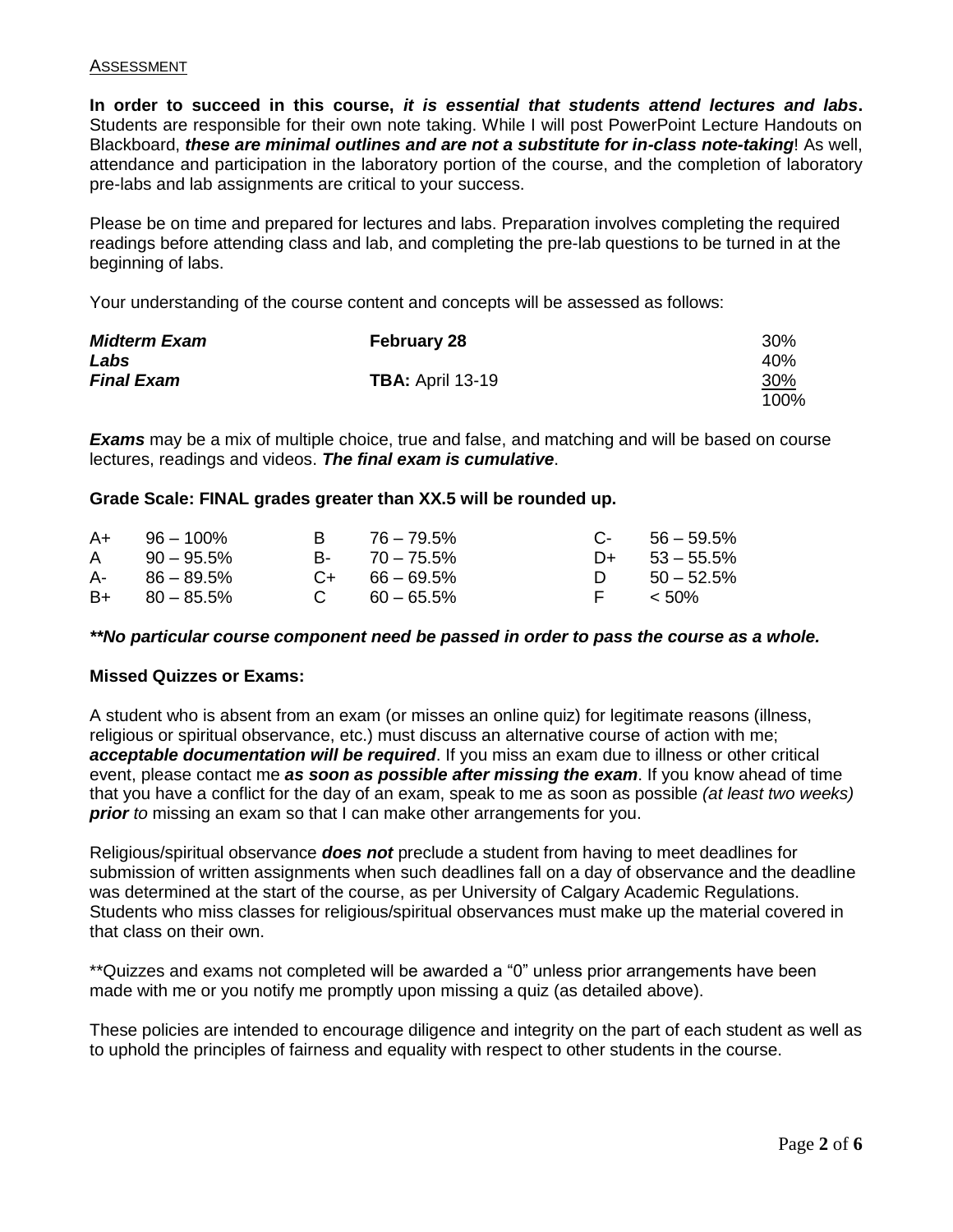*\*Please note: there may be changes to this schedule depending on the pace of lectures and unforeseen circumstances.* 

| <b>Date</b>    | <b>Topic</b>                                       | <b>Readings</b>      |
|----------------|----------------------------------------------------|----------------------|
| January 8      | Course Orientation, Intro to Physical Anthropology | Preface/Ch.1         |
| January 10     | Historical Background to Evolutionary Theory       | Ch. 2                |
| January 15/17  | Darwin and Mendal: Evolutionary Theory             | Relevant sections of |
|                |                                                    | Ch. 2,4              |
| January 22     | Genetics                                           | Ch.3                 |
| January 24     | <b>Video: What Darwin Never Knew</b>               |                      |
| January 29     | Human Variability                                  | Ch.15,16             |
| January 31     | Video: Charles Darwin's Legacy                     |                      |
| February 5     | Macroevolution                                     | Ch. 5                |
| February 7     | Study of Living Primates and Primate Behavior      | Relevant sections of |
|                |                                                    | Ch. 6,7              |
| February 12    | Fossil Primates, Intro to Paleoanthropology        | Relevant sections of |
| February 14    | Intro to Paleoanthropology                         | Ch.9, all of Ch. 10  |
| February 17-24 | <b>READING WEEK - NO LECTURES</b>                  |                      |
| February 26    | <b>Review</b>                                      |                      |
| February 28    | <b>MIDTERM</b>                                     |                      |
| March 5/7      | Hominin Origins                                    | Ch. 11               |
| March 12       | Video: Becoming Human: First Steps                 |                      |
| March 14       | First Dispersal of the Genus Homo                  | Ch. 12               |
| March 19       | First Dispersal of the Genus Homo                  | Ch. 12               |
| March 21       | Video: Becoming Human: Birth of Humanity           |                      |
| March 26/28    | <b>Premodern Humans</b>                            | Ch. 13               |
| April 2/4      | Origins and Dispersal of Modern Humans             | Ch. 14               |
| April 9        | Video: Becoming Human: Last Human Standing         |                      |
| April 11       | <b>Forensic Anthropology</b>                       | Relevant sections of |
|                |                                                    | Ch.17                |
| April 16       | Forensic Anthropology & Final Exam Review          |                      |
| April19-30     | <b>FINAL EXAM TBA</b>                              |                      |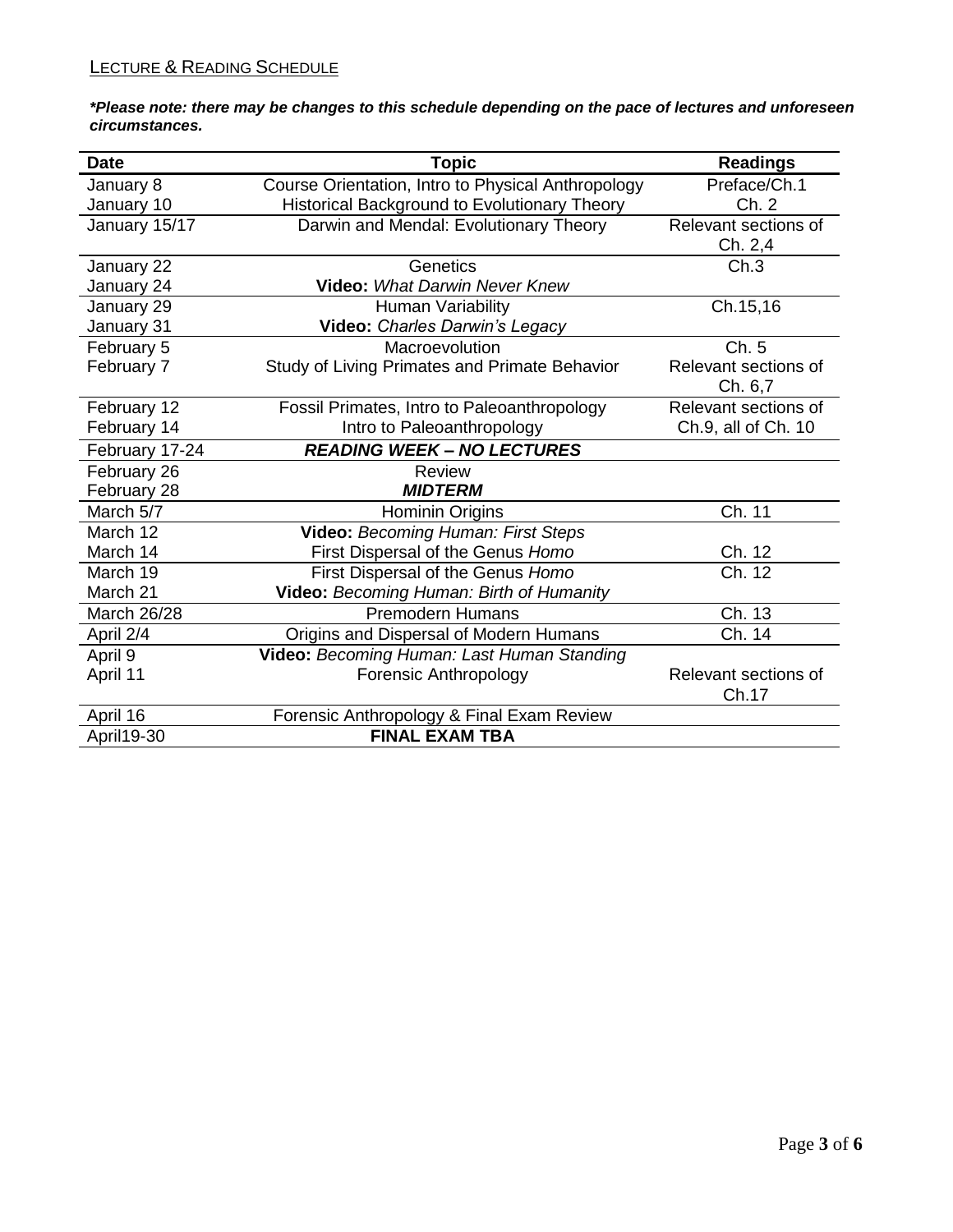# **ADDITIONAL CONTENT OF THE COURSE OUTLINE**

## *Attendance*

It is strongly advised that students attend all classes. Although lectures, videos, and readings will provide overlapping material, students are responsible for all materials covered in lectures, assignments, videos and the text. **A strong passing grade will be difficult without regular lecture attendance.**

# *Cell Phones, etc.*

Ringers must be set to "silent" or "meeting" to avoid disrupting the class. Cell phone conversations are not permitted in class and students must excuse themselves from the lecture room to receive calls. Internet and other electronic devices (e.g. laptops, tablets) are permitted in class, EXCEPT during tests and exams. However, if a student's activity on such devices is interrupting the learning experience of others, they will be asked to cease such activity.

## **Statement of** *Fair Warning*

In this course readings and lectures may contain ideas and information that some students find disturbing or otherwise troubling. Any student not wishing to undertake this work should contact the instructor immediately so that enrolment in an alternative course more in keeping with the student's interests can be facilitated.

# *Writing Across the Curriculum*

Writing skills are not exclusive to English courses and, in fact, should cross all disciplines. The University supports the belief that throughout their university careers, students should be taught how to write well so that when they graduate their writing abilities will be far above the minimal standards required at entrance. Consistent with this belief, students are expected to do a substantial amount of writing in their university courses and, where appropriate, instructors can and may use writing and the grading thereof as a factor in the evaluation of student work. The services provided by the Writing Centre in the Effective Writing Office can be utilized by all undergraduate and graduate students who feel they require further assistance.

## *Academic Accommodation Policy*

The purpose of academic accommodation is to provide students with documented disabilities equal opportunity to master the essentials of a post-secondary education. Students with disabilities at the University of Calgary have met all admission requirements but may have done so with the use of accommodations. Similarly, they are expected to meet all academic and non-academic requirements. Adaptive technology and other academic accommodations do not relieve students of their responsibility to develop the essential skills and abilities expected of all students. Please refer to the following web link for detailed information:<http://www.ucalgary.ca/drc/node/71>

## *Disability Resource Centre Accommodations*

It is the responsibility of the student to request academic accommodations. If you are a student with a documented disability who may require academic accommodation and have not registered with the Disability Resource Centre, please contact their office at (403)220-8237. Students who have not registered with the Disability Resource Centre are not eligible for formal academic accommodation. Students are also required to discuss their needs with the instructor no later than fourteen (14) days after the start of the course.

# *Freedom of Information and Protection of Privacy Act*

The University of Calgary is committed to protecting the privacy of individuals who work and study at the University or who otherwise interact with the University in accordance with the standards set out in the Freedom of Information and Protection of Privacy Act. Please refer to the following link for detailed information:

<http://www.ucalgary.ca/legalservices/foip>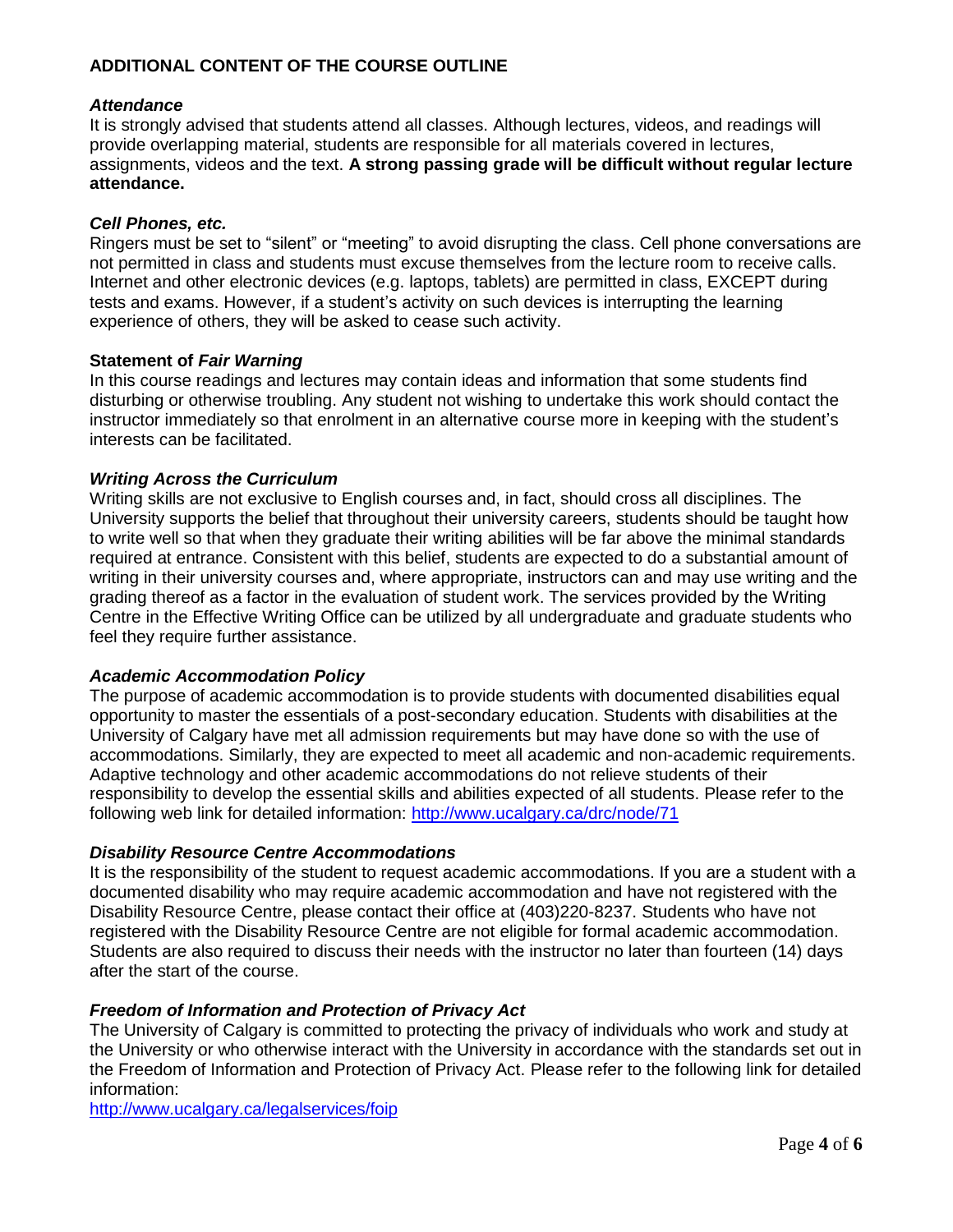# *Academic Misconduct*

Academic dishonesty is an unacceptable activity at the University of Calgary and students are strongly advised to read the Student Misconduct section of the University Calendar. Quite often, students are unaware of what constitutes academic dishonesty or plagiarism. The most common are:

- 1) Presenting another students work as your own;
- 2) Presenting an author's work or ideas as you own without proper referencing;
- 3) Using work completed for another course.

This activity will not be tolerated and students conducting themselves in this manner will be dealt with according to the procedures outlined in the University Calendar. For detailed information on what constitutes academic misconduct, please refer to the following link: <http://www.ucalgary.ca/pubs/calendar/current/k-2-1.html>

# *Plagiarism*

Plagiarism involves submitting or presenting work as if it were the student's own work when it is not. Any ideas or materials taken from another source written, electronic, or oral must be fully and formally acknowledged. Plagiarism includes but is not limited to:

(a) The work submitted or presented was done, in whole or in part, by an individual other than the one submitting or presenting the work (this includes having another impersonate the student or otherwise substituting the work of another for one's own in an examination or test),

(b) Parts of the work are taken from another source without reference to the original author,

(c) The whole work (e.g., an essay) is copied from another source, and/or,

(d) A student submits or presents work in one course which has also been submitted in another course (although it may be completely original with that student) without the knowledge of or prior agreement of the instructor involved.

While it is recognized that scholarly work often involves reference to the ideas, data and conclusions of other scholars, intellectual honesty requires that such references be explicitly and clearly noted. Plagiarism is an extremely serious academic offence. It is recognized that clause (d) does not prevent a graduate student incorporating work previously done by him or her in a thesis or dissertation.

# *Emergency Evacuation Assembly Points*

In the event of an emergency that requires evacuation, please refer to the following link to become familiar with the assembly points for the class: <http://www.ucalgary.ca/emergencyplan/assemblypoints>

## *Safewalk Information*

Campus Security, in partnership with the Students' Union, provides the Safewalk service, 24 hours a day to any location on Campus including the LRT, parking lots, bus zones and University residences. Contact Campus Security at (403) 220-5333 or use a help phone, and Safewalkers or a Campus Security Officer will accompany you to your campus destination.

# *Contact Information for Student and Faculty Representation*

Student Union Vice President - Academic Phone: (403) 220-3911 Email: [suvpaca@ucalgary.ca](mailto:suvpaca@ucalgary.ca)

Student Union Faculty Representatives

| Sarah Damberger | arts1@su.ucalgary.ca  |
|-----------------|-----------------------|
| Hana Kadri      | arts2@su.ucalgary.ca  |
| Kelsy Norman    | arts3@.su.ucalgary.ca |

587-7777-5244 403-667-9220 403-861-2624